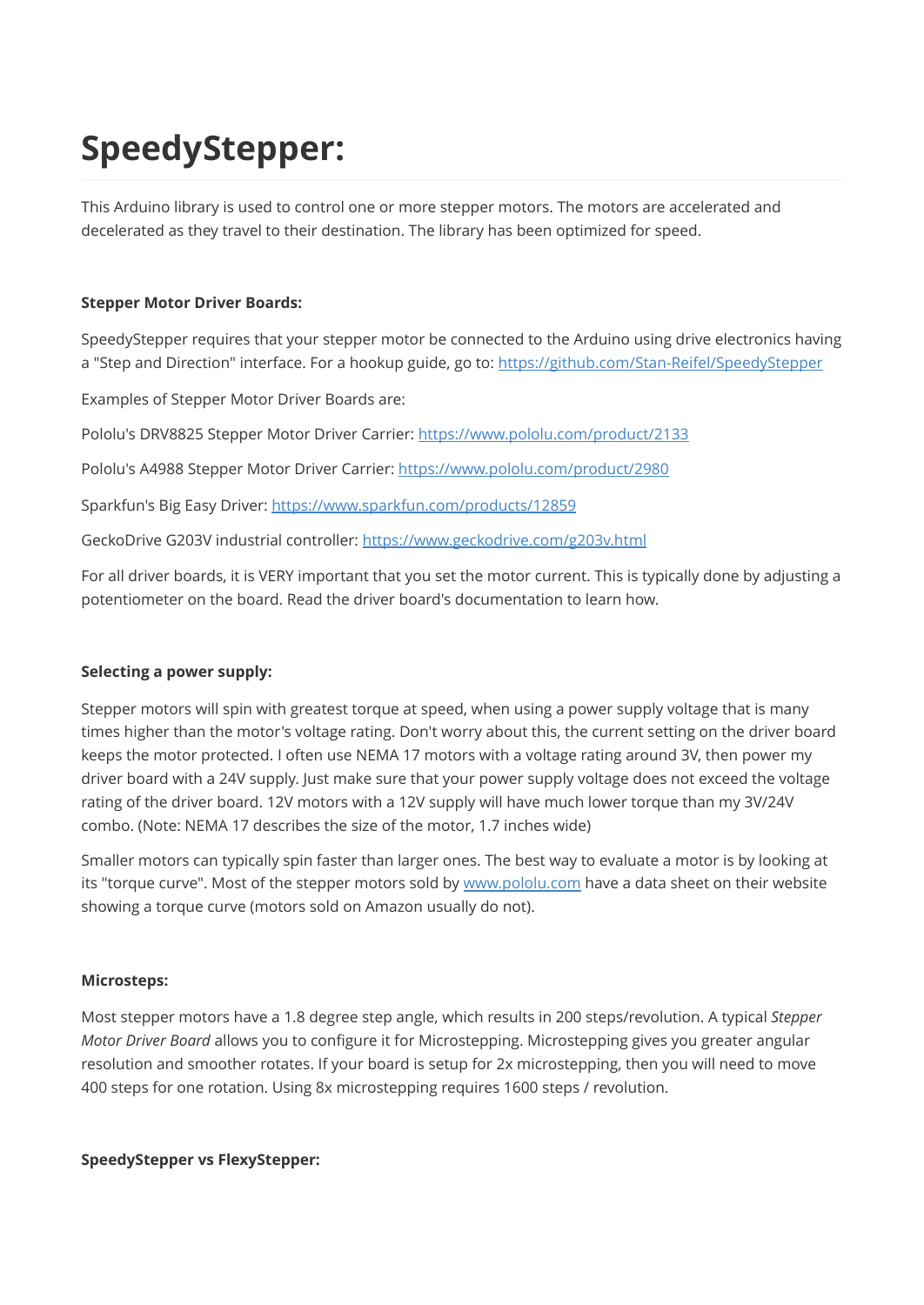A limitation of this library is that once a motion starts, you can not change the target position, speed or rate of acceleration until the motion has completed. The only exception to this is that you can issue a "Stop" at any point in time, which will cause the motor to decelerate to a stop. The FlexyStepper library allows you to make changes in motion. See:<https://github.com/Stan-Reifel/FlexyStepper>

#### The advantage of SpeedyStepper:

Because this library doesn't allow making changes while moving, it can generate steps faster than FlexyStepper. SpeedyStepper can generate a maximum of about 12,500 steps per second using an Arduino Uno. Assuming a system driving only one motor at a time, no microstepping, using a 200 steps/rotation motor, the maximum speed is about 62 RPS or 3750 RPM (most stepper motor can not go this fast). Driving one motor in half step mode, a maximum speed of 31 RPS or 1875 RPM can be reached. In quarter step mode about 15 RPS or 937 RPM. Running multiple motors at the same time will reduce the maximum speed. For example running two motors will reduce the step rate by half or more.

#### Absolute vs relative moves:

The SpeedyStepper functions that make a motor move come in two flavors: Absolute and Relative. Relative moves will use a coordinate system that is relative to the motor's current position. For example moving relative 200 steps, then another 200, then another 200, will turn 600 steps in total (and end up at an absolute position of 600).

Absolute moves use a coordinate system that is referenced to the original position of the motor when it is first turned on. First issuing an absolute move to position 200 will rotate forward one rotation. Then running the next absolute move to position 400 will turn just one more revolution in the same direction. Finally, an absolute move to position 0 will rotate backward two revolutions, back to the starting point.

#### Units of travel:

Frequently issuing move commands in units of "Steps" is not as intuitive as other units, such as Millimeters or Rotations. Many stepper motors are used in projects where the motions are linear instead of rotational. Examples are XY mechanisms such as plotters and 3D printers. In these cases issuing move commands in Millimeters is much more intuitive than Steps.

If you choose to work in units of Rotations, you will first need tell the library "how many steps makes one rotation". Do so using the function: setStepsPerRevolution(). Then move the motor with calls to moveToPositionInRevolutions() and moveRelativeInRevolutions().

If you choose to work in units of Millimeters, you will need tell the library "how many steps makes one millimeter". Do so using the function: setStepsPerMillimeter(). Then move the motor with calls to moveToPositionInMillimeters() and moveRelativeInMillimeters().

#### Blocking vs Non-blocking function calls:

The easiest way to tell a stepper motor to move is using a function like this: moveToPositionInSteps(125)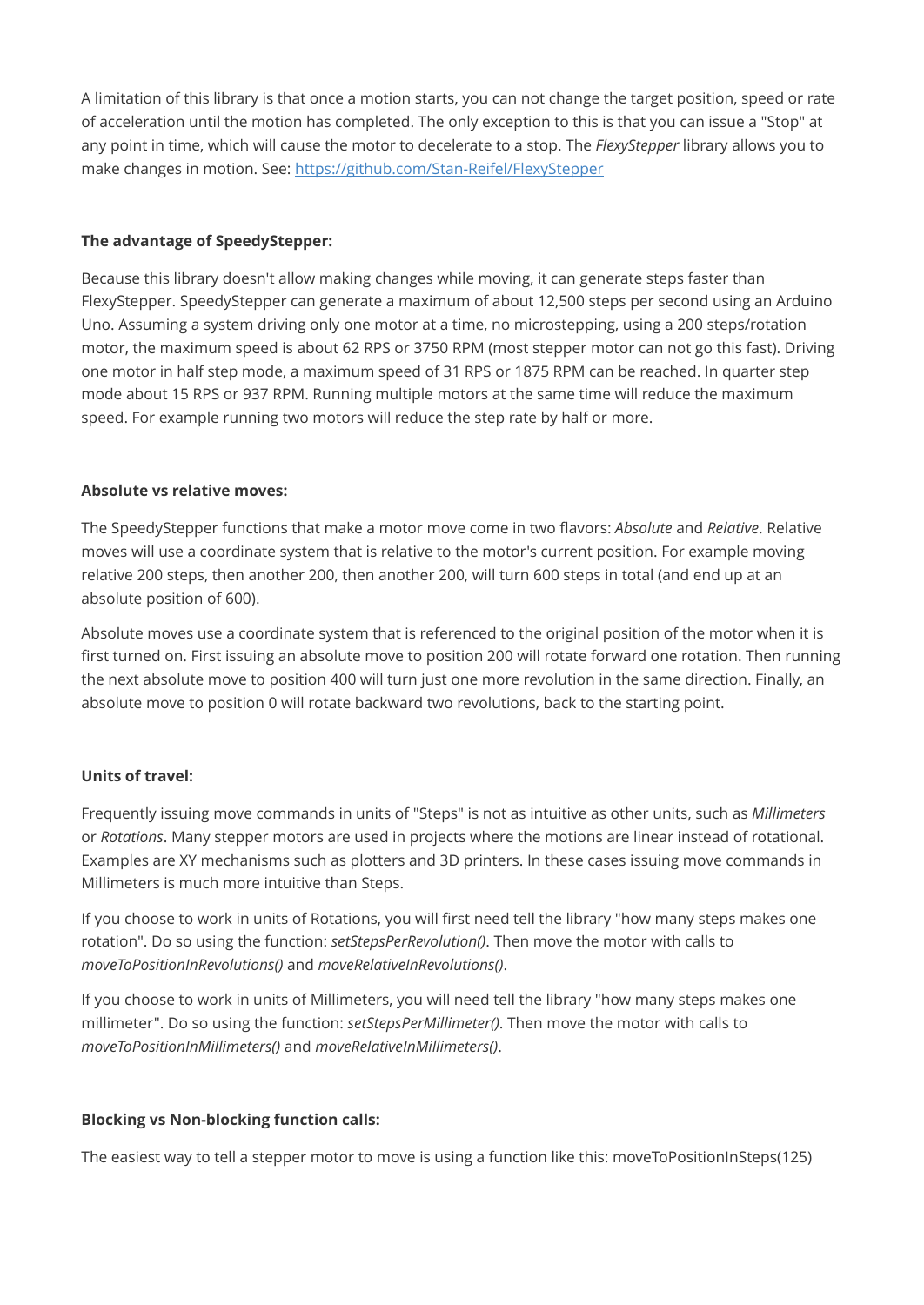This function will rotate the motor until it gets to coordinate 125, but the function call doesn't return until the motion is complete. This is a Blocking function.

Blocking functions are a limitation if you want to do other things while the motor is running. Examples of "other things" might be to: 1) Run two motors at once. 2) Check if a button is press, then decelerate to a stop. 3) Turn on a solenoid when the motor moves past position 850. 4) Flash a strobe every 200 steps. 5) Run continuously as long as a temperature is below 125 degrees. To do these types of things Non-blocking functions are used. Here is an example:

```
//
// setup the motor so that it will rotate 2000 steps, note: this
// command does not start moving yet
//
stepper.setupMoveInSteps(2000);
//
// now execute the move, looping until the motor has finished
//
while(!stepper.motionComplete())
{
  stepper.processMovement(); \frac{1}{2} // this call moves themotor
  //
  // check if motor has moved past position 400, if so turn On the LED
  //
  if (stepper.getCurrentPositionInSteps() == 400)
    digitalWrite(LED_PIN, HIGH);
}
```
There are some limitations to consider:

- 1. The code that you run while the stepper is moving needs to execute VERY fast. Perhaps no longer than 0.05 milliseconds.
- 2. The only change that you can make to a motion once it starts moving is to decelerate to a stop using setupStop(). Note: This library does not allow changing the target position or speed while the motor is moving. (You CAN make these changes in FlexyStepper library.

#### Homing:

Many stepper motor projects need to move to exact positions. This usually requires that the stepper motor library knows where the motor is before it makes its first move. To achieve this automatically, you will use a Limit Switch that is pressed by the mechanism when the motor moves all-the-way to one end of its travel. This procedure called Homing, is executed when power is first applied. A homing program moves the motor toward the limit switch until the switch is pressed, then resets the library so that the motor is now at position 0.

Home automatically is easily done using one of these functions:

- moveToHomeInSteps()
- moveToHomeInRevolutions()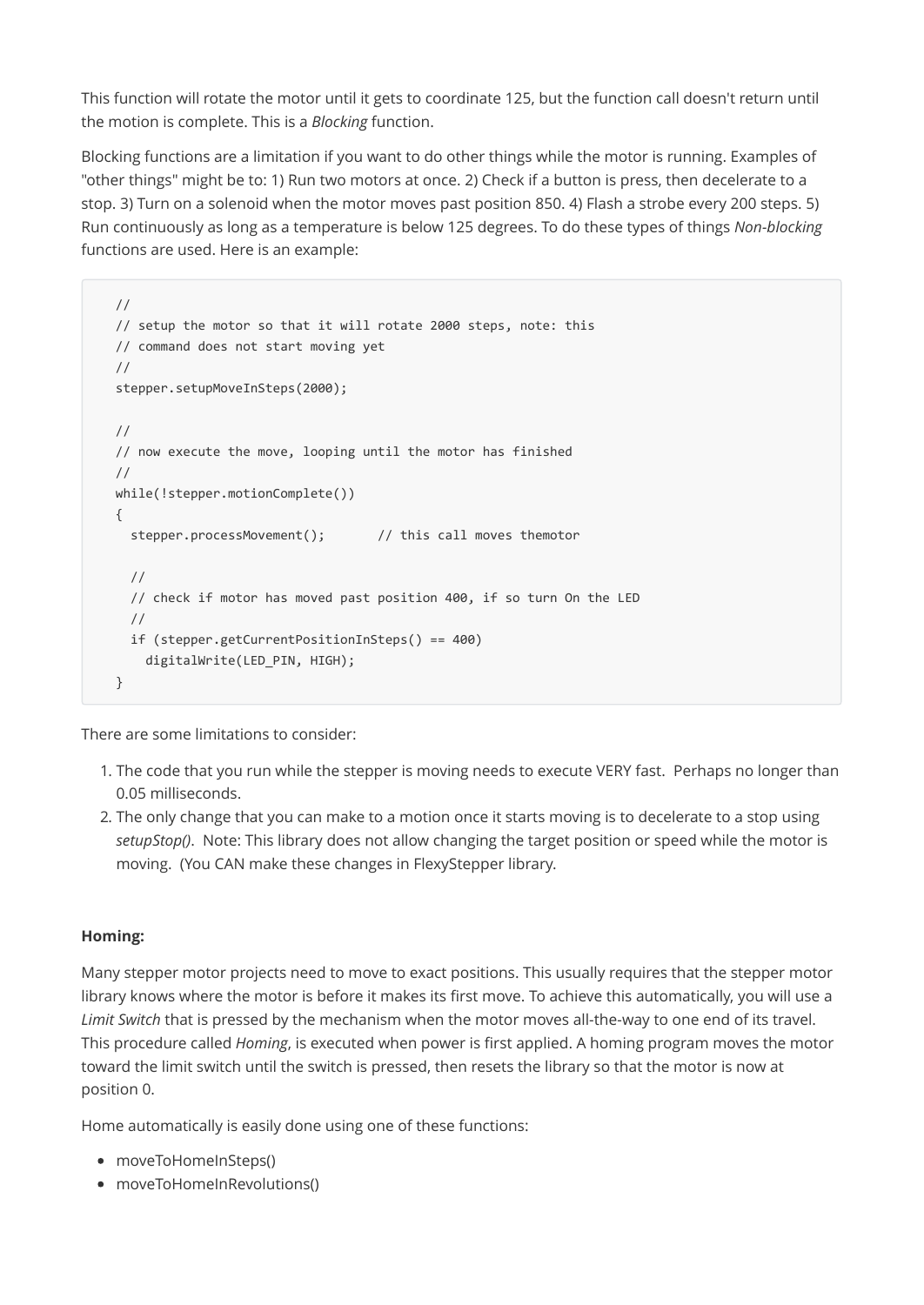moveToHomeInMillimeters()

## Usage examples:

```
Near the top of the program, add:
   include "SpeedyStepper.h"
For each stepper, declare a global object outside of all functions as follows:
   SpeedyStepper stepper1;
   SpeedyStepper stepper2;
In Setup(), assign IO pins used for Step and Direction:
   stepper1.connectToPins(10, 11);
    stepper2.connectToPins(12, 14);
```

```
Move one motor in units of steps:
   //
   // set the speed in steps/second and acceleration in steps/second/second
   //
    stepper1.setSpeedInStepsPerSecond(100);
    stepper1.setAccelerationInStepsPerSecondPerSecond(100);
    //
   // move 200 steps in the backward direction
    //
    stepper1.moveRelativeInSteps(-200);
    //
    // move to an absolute position of 200 steps
    //
    stepper1.moveToPositionInSteps(200);
```

```
Move one motor in units of revolutions:
   //
    // set the number of steps per revolutions, 200 with no microstepping,
   // 800 with 4x microstepping
   //
    stepper1.setStepsPerRevolution(200);
    //
   // set the speed in rotations/second and acceleration in
    // rotations/second/second
    //
    stepper1.setSpeedInRevolutionsPerSecond(1);
    stepper1.setAccelerationInRevolutionsPerSecondPerSecond(1);
    //
    // move backward 1.5 revolutions
    //
```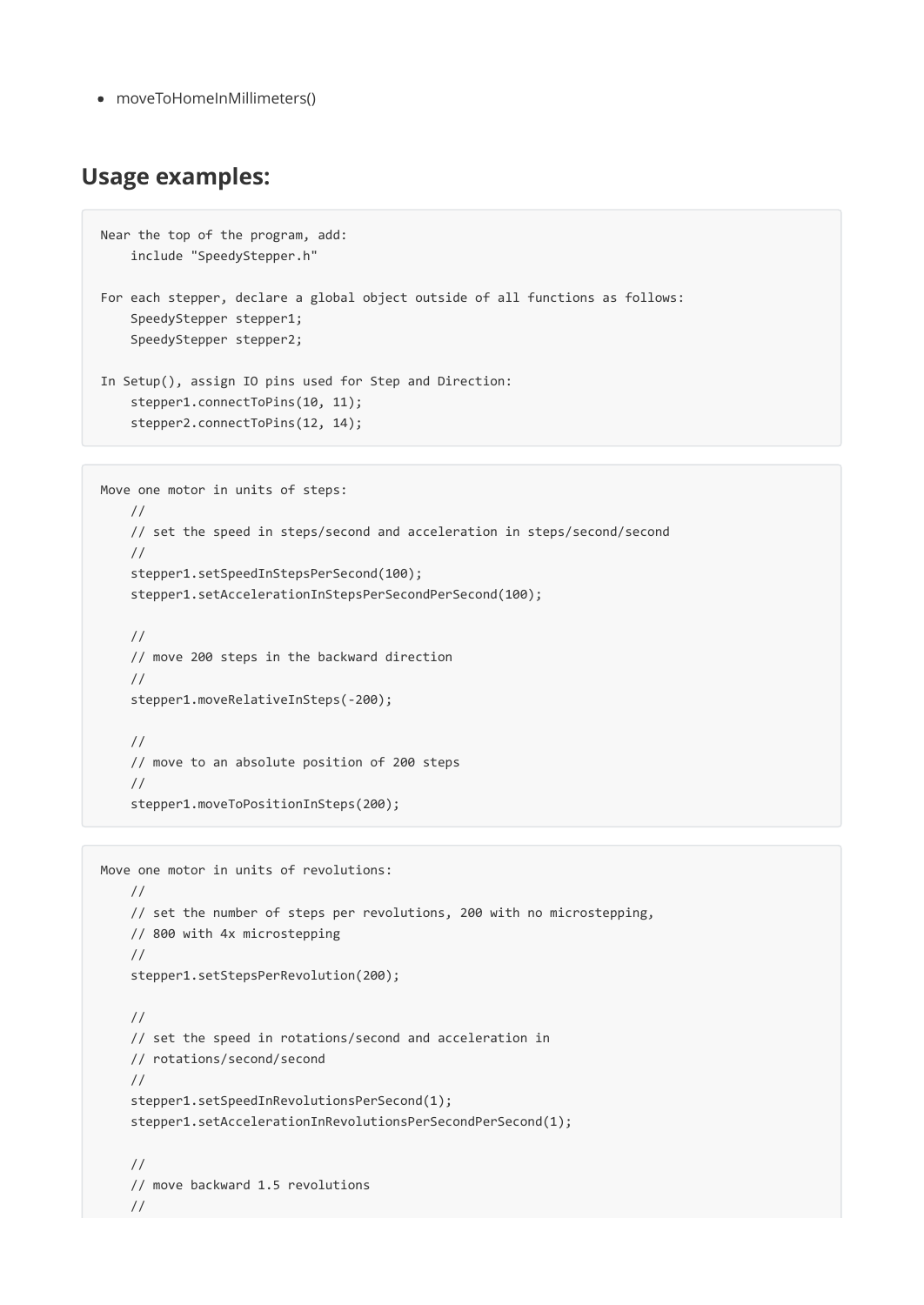```
stepper1.moveRelativeInRevolutions(-1.5);
//
// move to an absolute position of 3.75 revolutions
//
stepper1.moveToPositionInRevolutions(3.75);
```

```
Move one motor in units of millimeters:
   //
   // set the number of steps per millimeter
   //
   stepper1.setStepsPerMillimeter(25);
   //
   // set the speed in millimeters/second and acceleration in
   // millimeters/second/second
    //
    stepper1.setSpeedInMillimetersPerSecond(20);
    stepper1.setAccelerationInMillimetersPerSecondPerSecond(20);
    //
    // move backward 15.5 millimeters
    //
    stepper1.moveRelativeInMillimeters(-15.5);
    //
    // move to an absolute position of 125 millimeters
    //
    stepper1.moveToPositionInMillimeters(125);
```

```
Move two motors in units of revolutions:
   //
   // set the number of steps per revolutions, 200 with no microstepping,
   // 800 with 4x microstepping
    //
    stepper1.setStepsPerRevolution(200);
    stepper2.setStepsPerRevolution(200);
    //
    // set the speed in rotations/second and acceleration in
    // rotations/second/second
    //
    stepper1.setSpeedInRevolutionsPerSecond(1);
    stepper1.setAccelerationInRevolutionsPerSecondPerSecond(1);
    stepper2.setSpeedInRevolutionsPerSecond(1);
    stepper2.setAccelerationInRevolutionsPerSecondPerSecond(1);
    //
    // setup motor 1 to move backward 1.5 revolutions, this step does not
    // actually move the motor
    //
```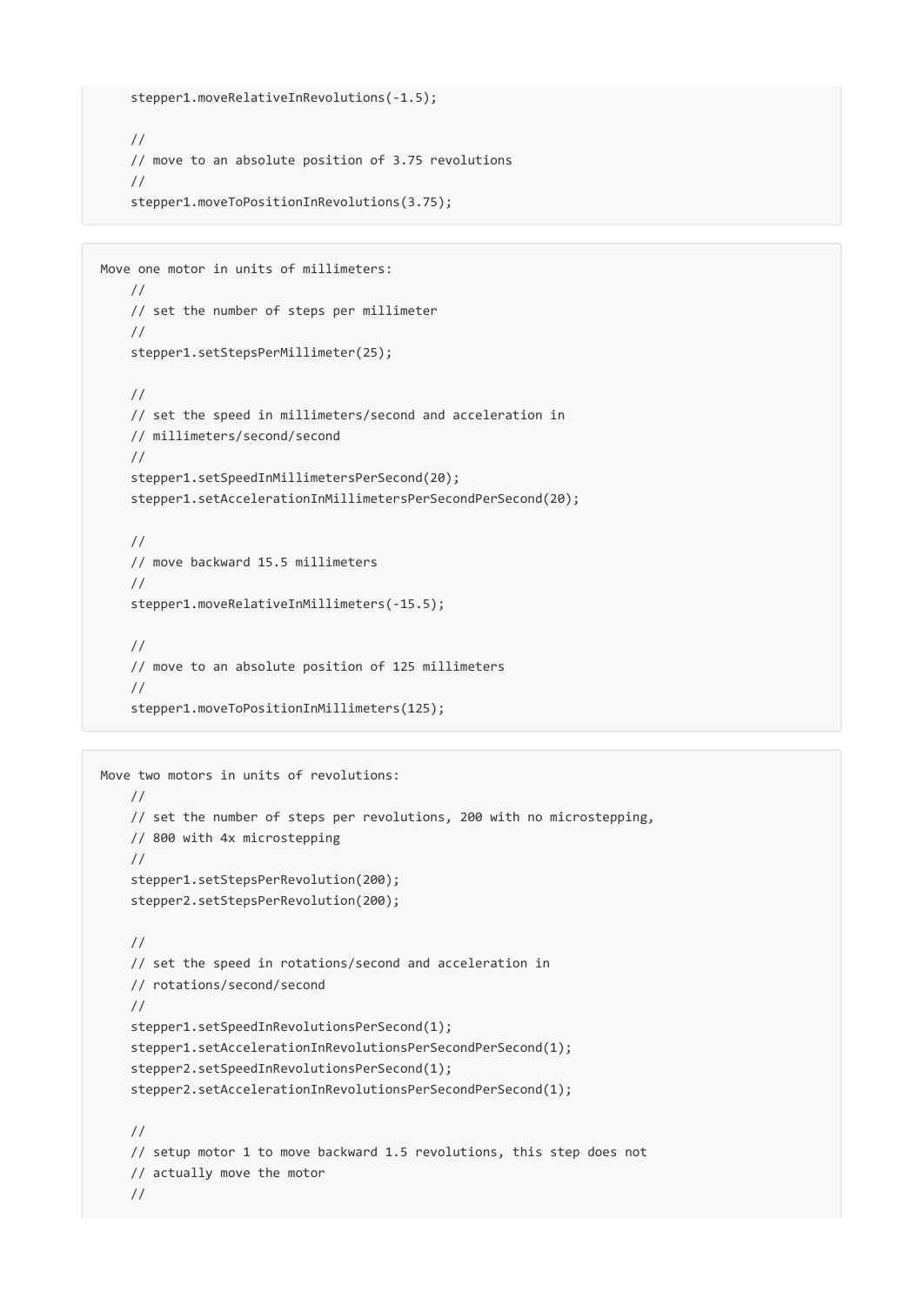```
stepper1.setupRelativeMoveInRevolutions(-1.5);
//
// setup motor 2 to move forward 3.0 revolutions, this step does not
// actually move the motor
//
stepper2.setupRelativeMoveInRevolutions(3.0);
//
// execute the moves
//
while((!stepper1.motionComplete()) || (!stepper2.motionComplete()))
{
 stepper1.processMovement();
  stepper2.processMovement();
}
```
## The library of functions

## Setup functions:

```
//
// connect the stepper object to the IO pins
// Enter: stepPinNumber = IO pin number for the Step
// directionPinNumber = IO pin number for the direction bit
// enablePinNumber = IO pin number for the enable bit (LOW is enabled)
// set to 0 if enable is not supported
//
void connectToPins(byte stepPinNumber, byte directionPinNumber)
```
## Functions with units in millimeters:

```
//
// set the number of steps the motor has per millimeter
//
void setStepsPerMillimeter(float motorStepPerMillimeter)
//
// get the current position of the motor in millimeter, this functions is updated
// while the motor moves
// Exit: a signed motor position in millimeter returned
//
float getCurrentPositionInMillimeters()
```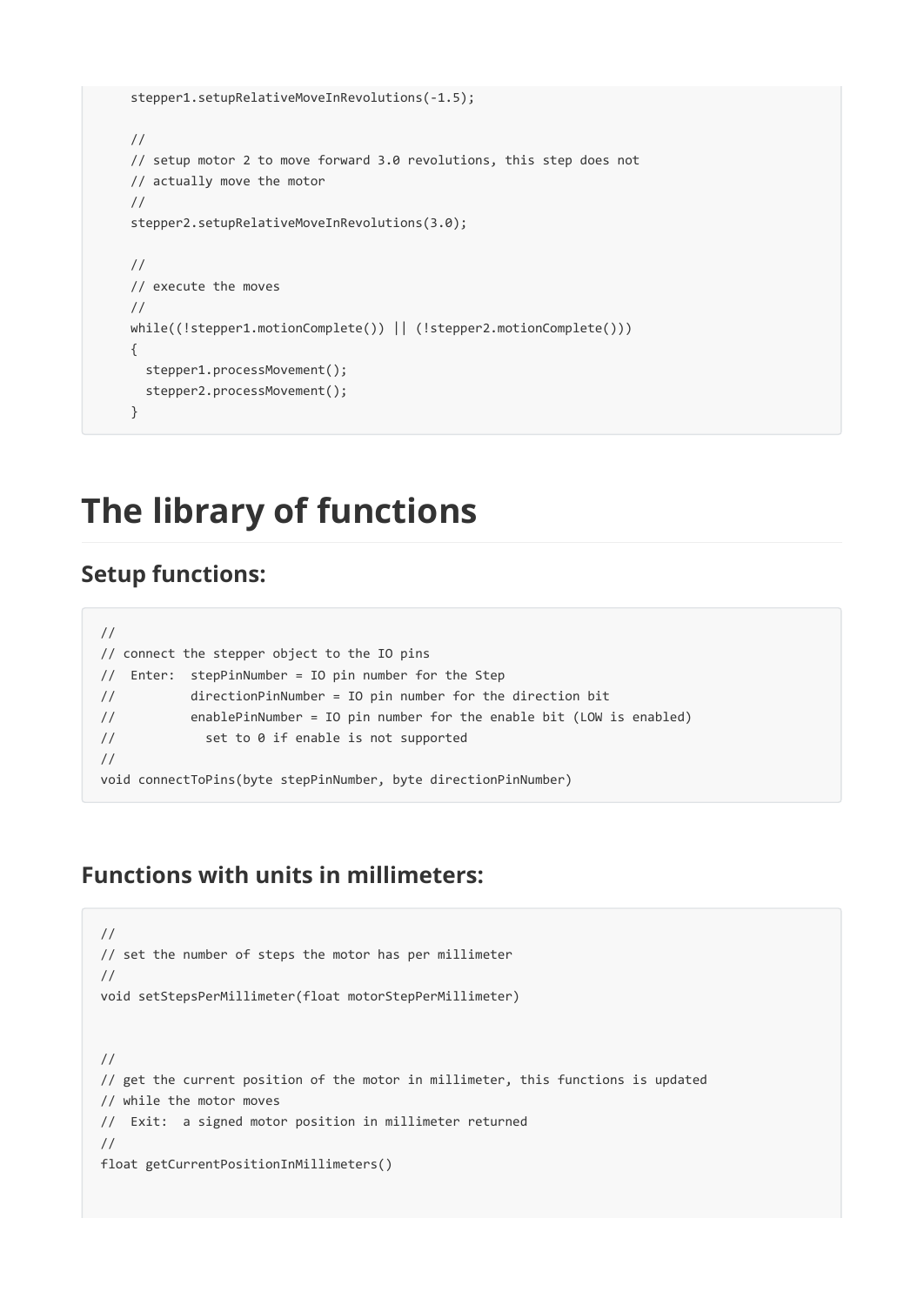```
//
// set current position of the motor in millimeter, this does not move the motor
//
void setCurrentPositionInMillimeters(float currentPositionInMillimeter)
//
// set the maximum speed, units in millimeters/second, this is the maximum speed
// reached while accelerating
// Note: this can only be called when the motor is stopped
// Enter: speedInMillimetersPerSecond = speed to accelerate up to, units in
// millimeters/second
//
void setSpeedInMillimetersPerSecond(float speedInMillimetersPerSecond)
//
// set the rate of acceleration, units in millimeters/second/second
// Note: this can only be called when the motor is stopped
// Enter: accelerationInMillimetersPerSecondPerSecond = rate of acceleration,
// units in millimeters/second/second
//
void setAccelerationInMillimetersPerSecondPerSecond(
                    float accelerationInMillimetersPerSecondPerSecond)
//
// home the motor by moving until the homing sensor is activated, then set the
// position to zero, with units in millimeters
// Enter: directionTowardHome = 1 to move in a positive direction, -1 to move in
// a negative directions
// speedInMillimetersPerSecond = speed to accelerate up to while moving
// toward home, units in millimeters/second
// maxDistanceToMoveInMillimeters = unsigned maximum distance to move
// toward home before giving up
// homeSwitchPin = pin number of the home switch, switch should be
// configured to go low when at home
// Exit: true returned if successful, else false
//
bool moveToHomeInMillimeters(long directionTowardHome,
 float speedInMillimetersPerSecond, long maxDistanceToMoveInMillimeters,
 int homeLimitSwitchPin)
//
// move relative to the current position, units are in millimeters, this function
// does not return until the move is complete
// Enter: distanceToMoveInMillimeters = signed distance to move relative to the
// current position in millimeters
//
void moveRelativeInMillimeters(float distanceToMoveInMillimeters)
```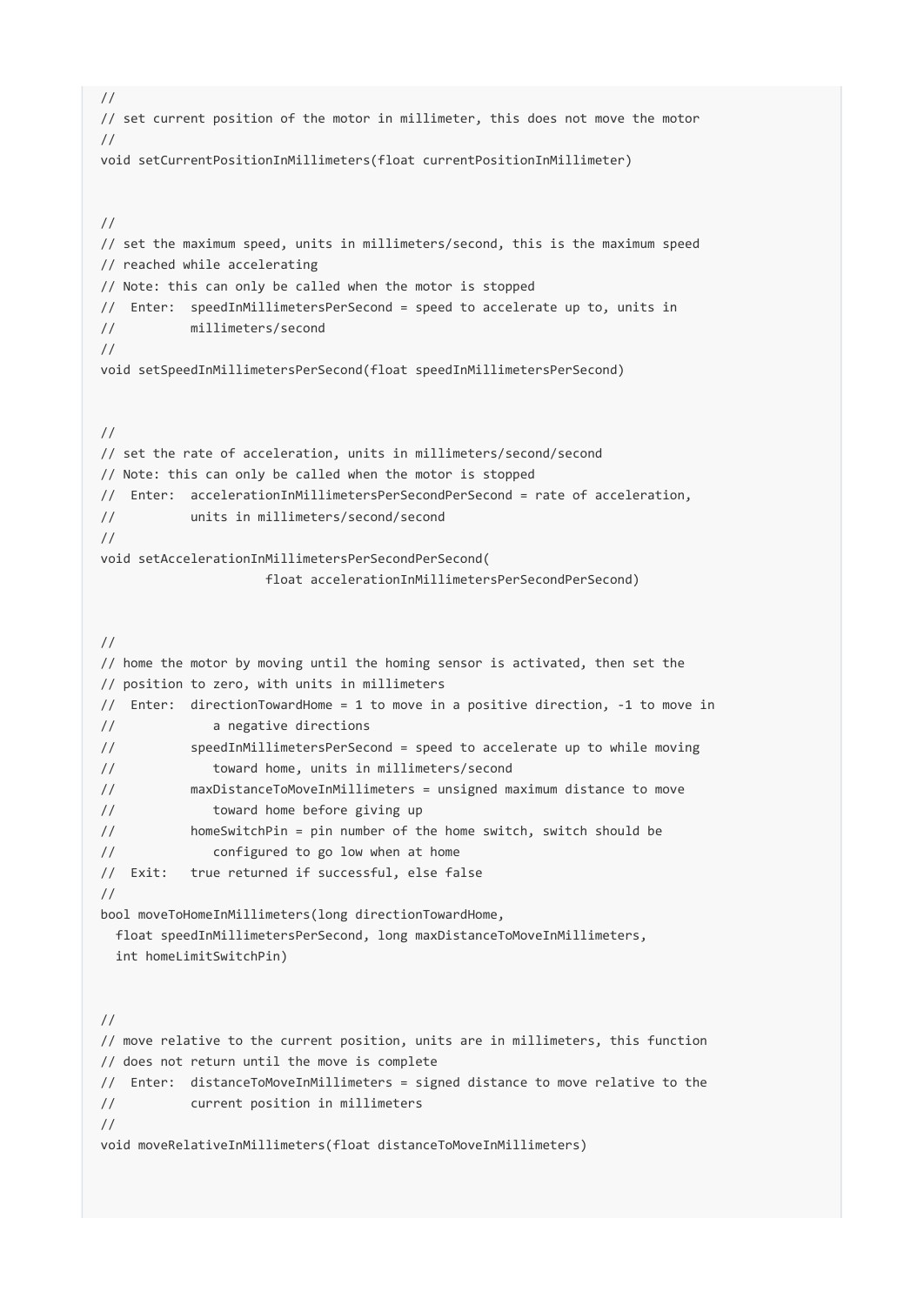```
//
// setup a move relative to the current position, units are in millimeters, no
// motion occurs until processMove() is called
// Note: this can only be called when the motor is stopped
// Enter: distanceToMoveInMillimeters = signed distance to move relative to the
// currentposition in millimeters
//
void setupRelativeMoveInMillimeters(float distanceToMoveInMillimeters)
//
// move to the given absolute position, units are in millimeters, this function
// does not return until the move is complete
// Enter: absolutePositionToMoveToInMillimeters = signed absolute position to
// move toin units of millimeters
//
void moveToPositionInMillimeters(
                     float absolutePositionToMoveToInMillimeters)
//
// setup a move, units are in millimeters, no motion occurs until processMove() is
// called. Note: this can only be called when the motor is stopped
// Enter: absolutePositionToMoveToInMillimeters = signed absolute position to move
// to in units of millimeters
//
void setupMoveInMillimeters(
                    float absolutePositionToMoveToInMillimeters)
//
// Get the current velocity of the motor in millimeters/second. This functions is
// updated while it accelerates up and down in speed. This is not the desired
// speed, but the speed the motor should be moving at the time the function is
// called. This is a signed value and is negative when motor is moving backwards.
// Note: This speed will be incorrect if the desired velocity is set faster than
// this library can generate steps, or if the load on the motor is too great for
// the amount of torque that it can generate.
// Exit: velocity speed in millimeters per second returned, signed
//
float getCurrentVelocityInMillimetersPerSecond()
```
## Functions with units in revolutions:

// // set the number of steps the motor has per revolution // void setStepsPerRevolution(float motorStepPerRevolution)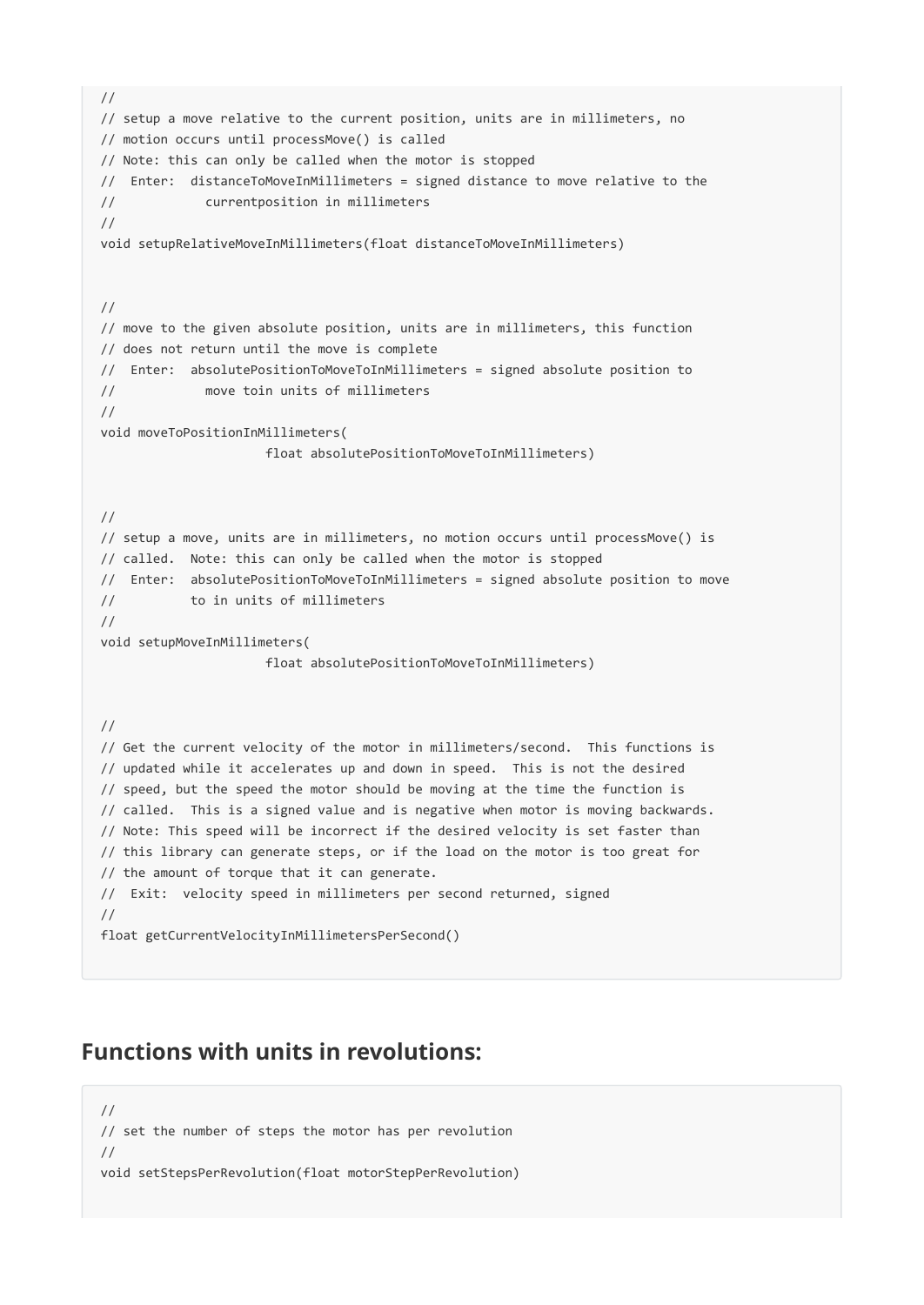```
//
// get the current position of the motor in revolutions, this functions is updated
// while the motor moves
// Exit: a signed motor position in revolutions returned
//
float getCurrentPositionInRevolutions()
//
// set current position of the motor in revolutions, this does not move the motor
//
void setCurrentPositionInRevolutions(
  float currentPositionInRevolutions)
//
// set the maximum speed, units in revolutions/second, this is the maximum speed
// reached while accelerating. Note: this can only be called when the motor is
// stopped
// Enter: speedInRevolutionsPerSecond = speed to accelerate up to, units in
// revolutions/second
//
void setSpeedInRevolutionsPerSecond(float speedInRevolutionsPerSecond)
//
// set the rate of acceleration, units in revolutions/second/second
// Note: this can only be called when the motor is stopped
// Enter: accelerationInRevolutionsPerSecondPerSecond = rate of acceleration,
// units inrevolutions/second/second
//
void setAccelerationInRevolutionsPerSecondPerSecond(
                    float accelerationInRevolutionsPerSecondPerSecond)
//
// home the motor by moving until the homing sensor is activated, then set the
// position to zero, with units in revolutions
// Enter: directionTowardHome = 1 to move in a positive direction, -1 to move in
// a negative directions
// speedInRevolutionsPerSecond = speed to accelerate up to while moving
// toward home, units in revolutions/second
// maxDistanceToMoveInRevolutions = unsigned maximum distance to move
// toward home before giving up
// homeSwitchPin = pin number of the home switch, switch should be
// configured to go low when at home
// Exit: true returned if successful, else false
//
bool moveToHomeInRevolutions(long directionTowardHome,
 float speedInRevolutionsPerSecond, long maxDistanceToMoveInRevolutions,
 int homeLimitSwitchPin)
```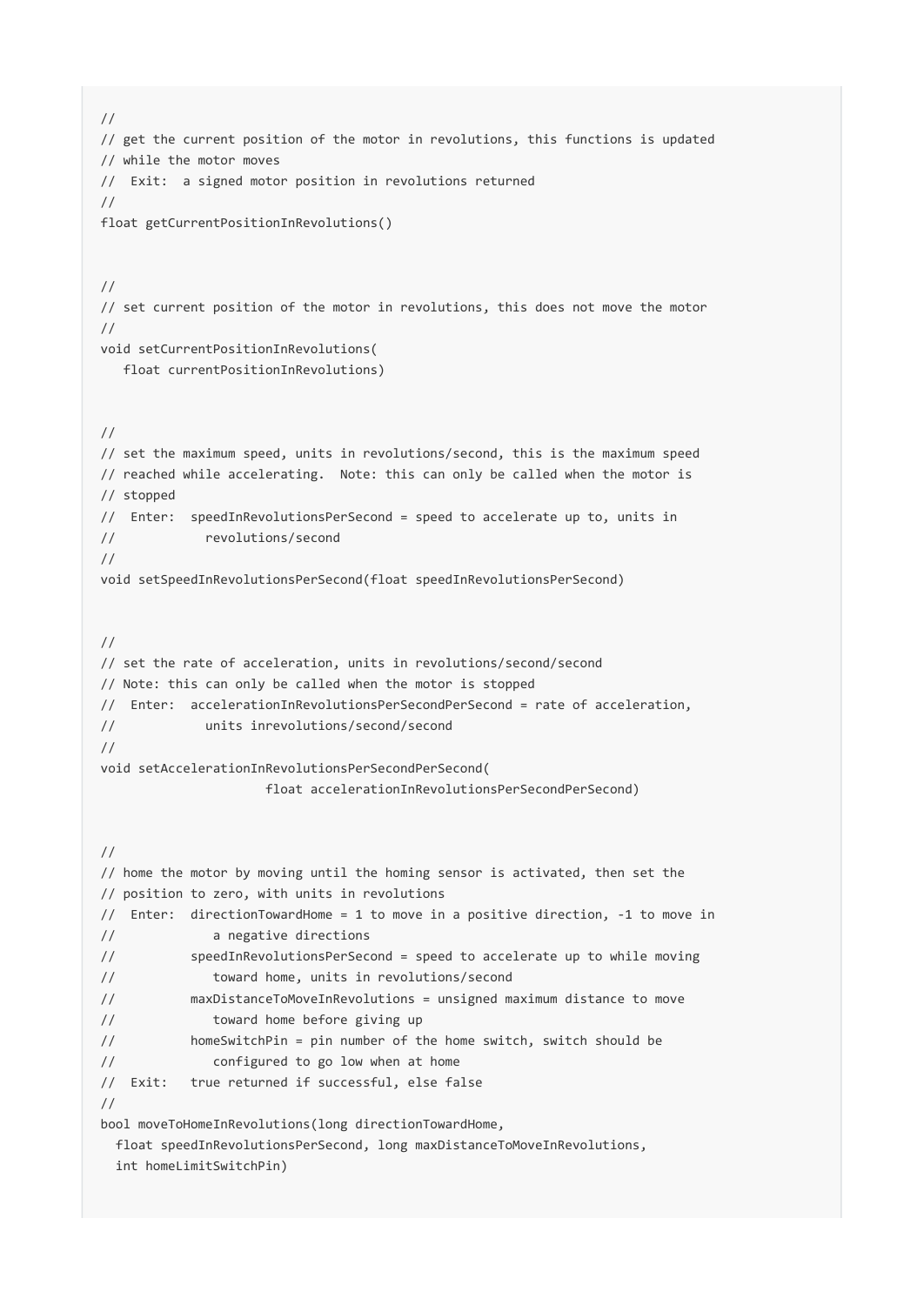// // move relative to the current position, units are in revolutions, this function // does not return until the move is complete // Enter: distanceToMoveInRevolutions = signed distance to move relative to the // current position in revolutions // void moveRelativeInRevolutions(float distanceToMoveInRevolutions) // // setup a move relative to the current position, units are in revolutions, no // motion occurs until processMove() is called. Note: this can only be called // when the motor is stopped // Enter: distanceToMoveInRevolutions = signed distance to move relative to the // current position in revolutions // void setupRelativeMoveInRevolutions(float distanceToMoveInRevolutions) // // move to the given absolute position, units are in revolutions, this function // does not return until the move is complete // Enter: absolutePositionToMoveToInRevolutions = signed absolute position to // move to in units of revolutions // void moveToPositionInRevolutions( float absolutePositionToMoveToInRevolutions) // // setup a move, units are in revolutions, no motion occurs until processMove() is // called. Note: this can only be called when the motor is stopped // Enter: absolutePositionToMoveToInRevolutions = signed absolute position to // move to inunits of revolutions // void setupMoveInRevolutions( float absolutePositionToMoveToInRevolutions) // // Get the current velocity of the motor in revolutions/second. This functions is // updated while it accelerates up and down in speed. This is not the desired // speed, but the speed the motor should be moving at the time the function is // called. This is a signed value and is negative when motor is moving backwards. // Note: This speed will be incorrect if the desired velocity is set faster than // this library can generate steps, or if the load on the motor is too great for // the amount of torque that it can generate. // Exit: velocity speed in revolutions per second returned, signed // float getCurrentVelocityInRevolutionsPerSecond()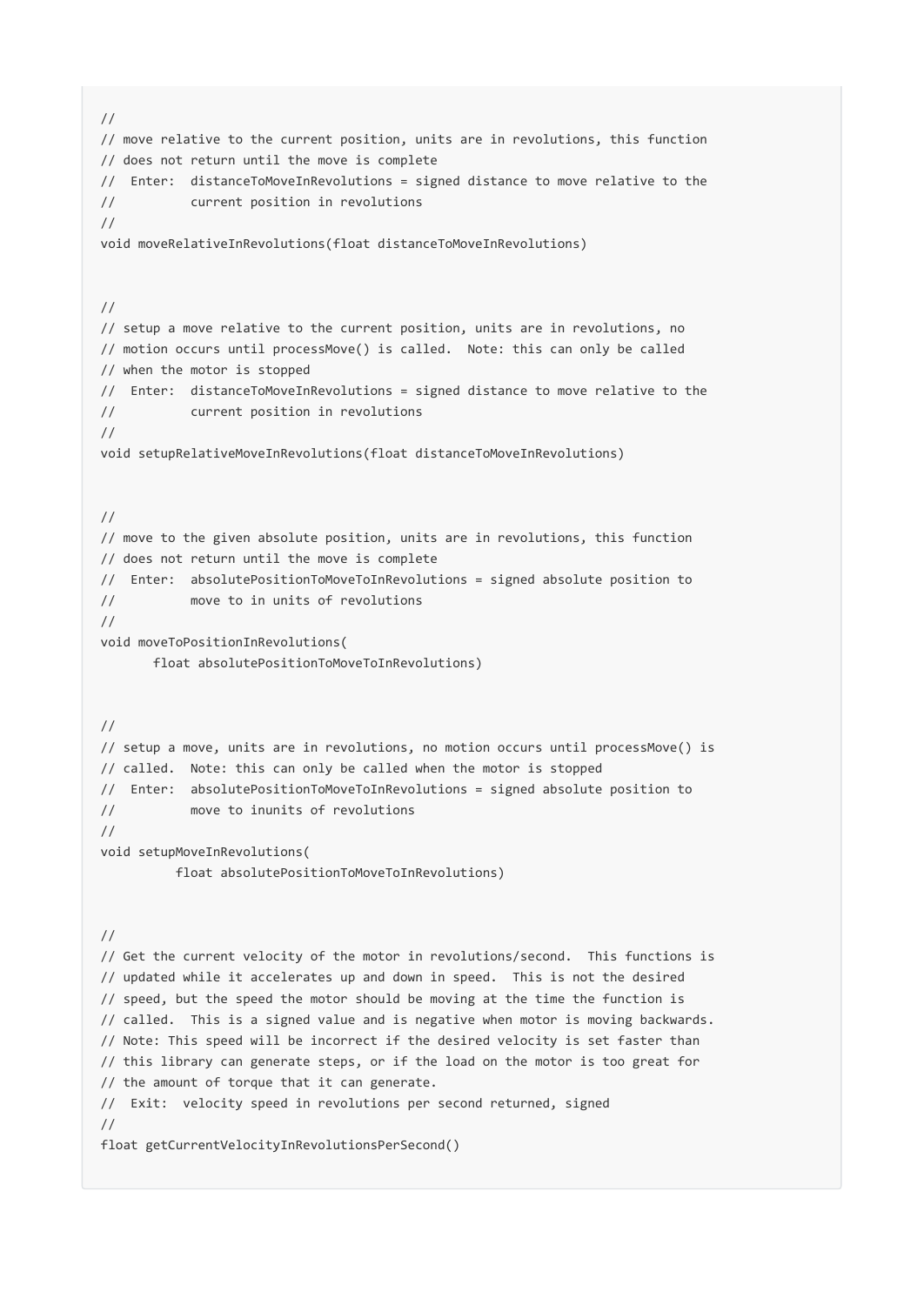### Functions with units in steps:

```
//
// set the current position of the motor in steps, this does not move the motor
// Note: This function should only be called when the motor is stopped
// Enter: currentPositionInSteps = the new position of the motor in steps
//
void setCurrentPositionInSteps(long currentPositionInSteps)
//
// get the current position of the motor in steps, this functions is updated
// while the motor moves
// Exit: a signed motor position in steps returned
//
long getCurrentPositionInSteps()
//
// setup a "Stop" to begin the process of decelerating from the current velocity to
// zero, decelerating requires calls to processMove() until the move is complete
// Note: This function can be used to stop a motion initiated in units of steps or
// revolutions
//
void setupStop()
//
// set the maximum speed, units in steps/second, this is the maximum speed reached
// while accelerating
// Note: this can only be called when the motor is stopped
// Enter: speedInStepsPerSecond = speed to accelerate up to, units in steps/second
//
void setSpeedInStepsPerSecond(float speedInStepsPerSecond)
//
// set the rate of acceleration, units in steps/second/second
// Note: this can only be called when the motor is stopped
// Enter: accelerationInStepsPerSecondPerSecond = rate of acceleration, units in
// steps/second/second
//
void setAccelerationInStepsPerSecondPerSecond(
                     float accelerationInStepsPerSecondPerSecond)
//
// home the motor by moving until the homing sensor is activated, then set the
// position to zero with units in steps
// Enter: directionTowardHome = 1 to move in a positive direction, -1 to move in
// a negative directions
```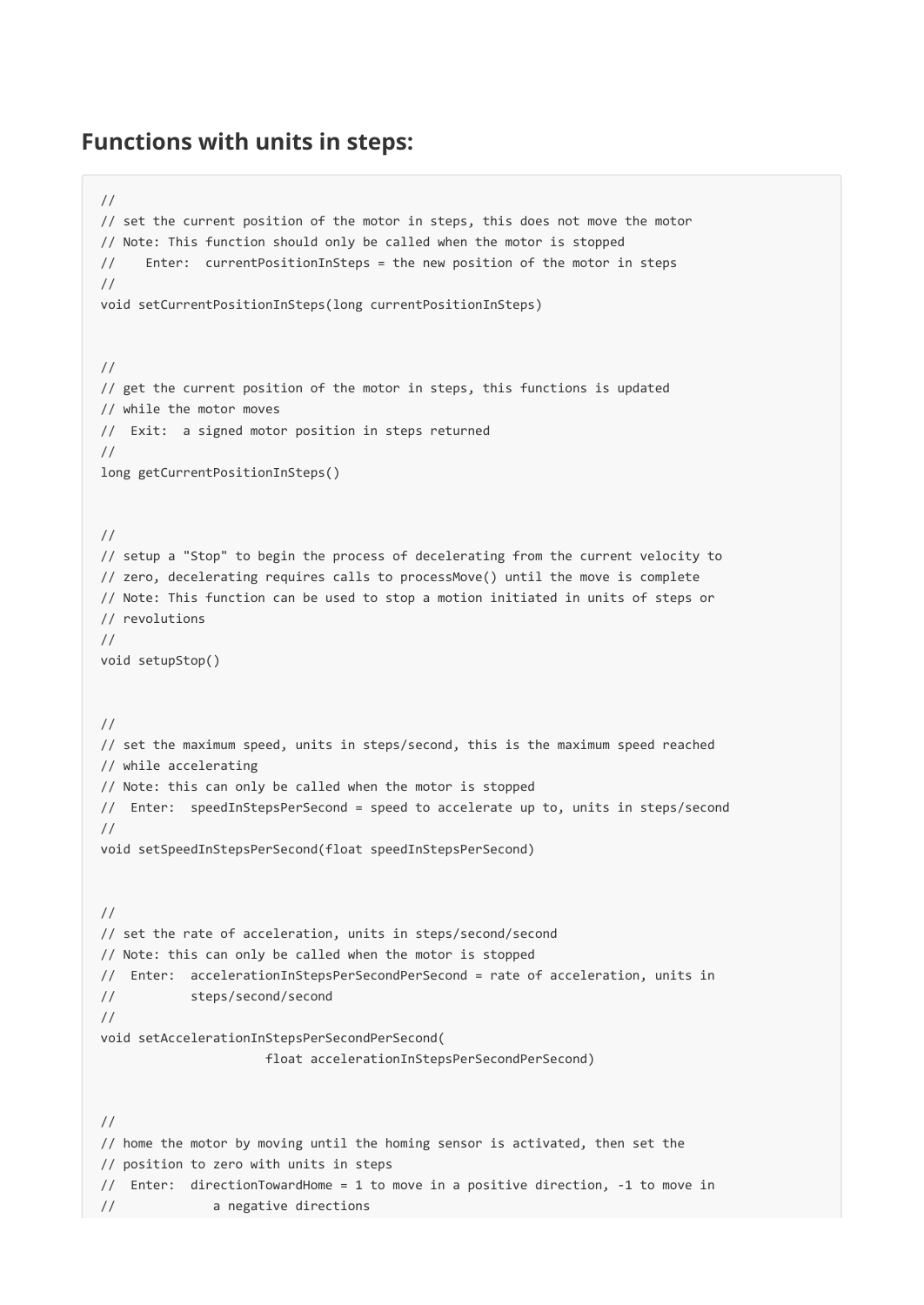// speedInStepsPerSecond = speed to accelerate up to while moving toward // home, units in steps/second // maxDistanceToMoveInSteps = unsigned maximum distance to move toward // home before giving up // homeSwitchPin = pin number of the home switch, switch should be // configured to go low when at home // Exit: true returned if successful, else false // bool moveToHomeInSteps(long directionTowardHome, float speedInStepsPerSecond, long maxDistanceToMoveInSteps, int homeLimitSwitchPin) // // move relative to the current position, units are in steps, this function does // not return until the move is complete // Enter: distanceToMoveInSteps = signed distance to move relative to the current // position in steps // void moveRelativeInSteps(long distanceToMoveInSteps) // // setup a move relative to the current position, units are in steps, no motion // occurs until processMove() is called. Note: this can only be called when the // motor is stopped // Enter: distanceToMoveInSteps = signed distance to move relative to the current // position in steps // void setupRelativeMoveInSteps(long distanceToMoveInSteps) // // move to the given absolute position, units are in steps, this function does not // return until the move is complete // Enter: absolutePositionToMoveToInSteps = signed absolute position to move to // in units of steps // void moveToPositionInSteps(long absolutePositionToMoveToInSteps) // // setup a move, units are in steps, no motion occurs until processMove() is called // Note: this can only be called when the motor is stopped // Enter: absolutePositionToMoveToInSteps = signed absolute position to move to in // units of steps // void setupMoveInSteps(long absolutePositionToMoveToInSteps) // // if it is time, move one step // Exit: true returned if movement complete, false returned not a final target // position yet